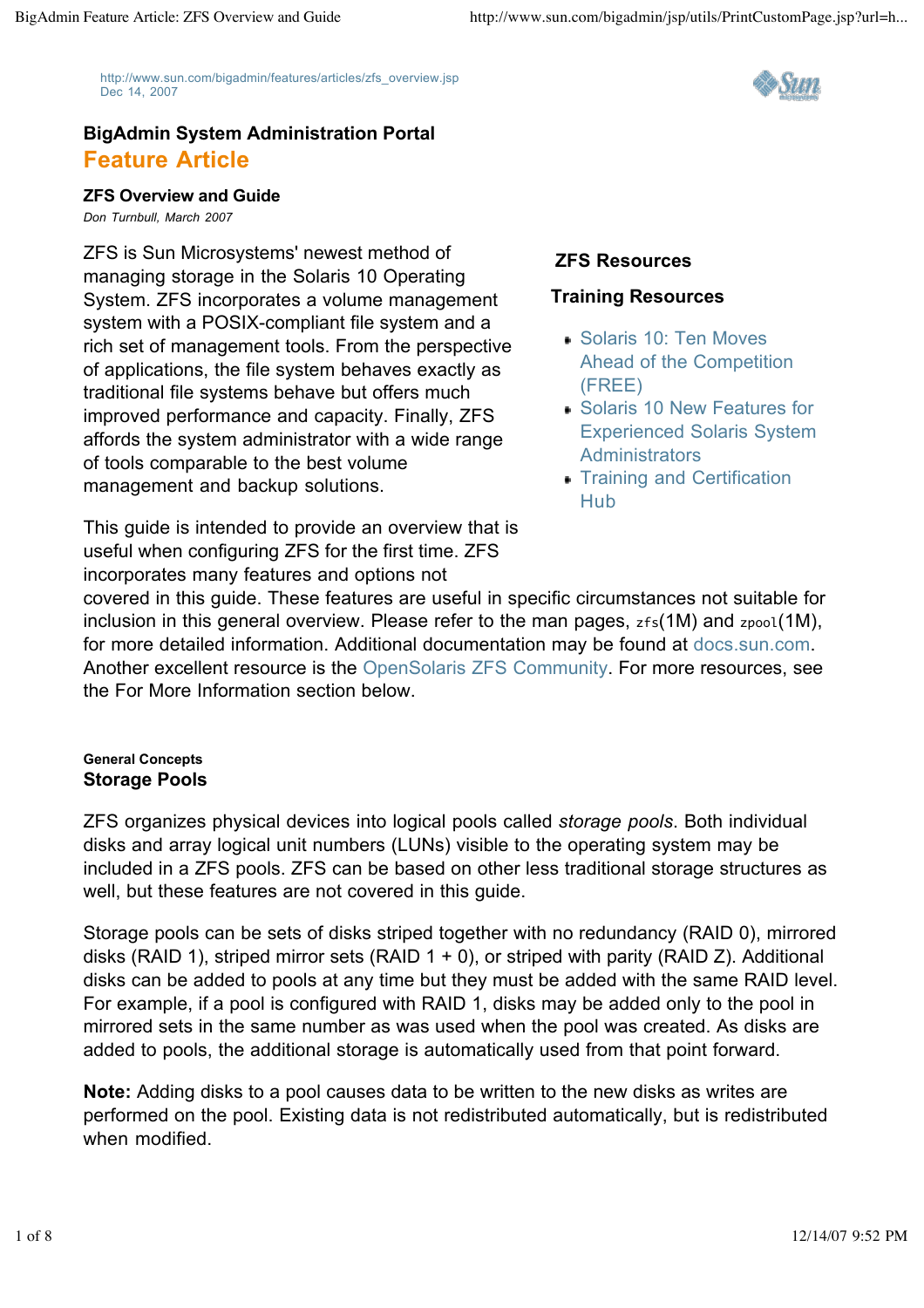When organizing disks into pools, the following issues should be considered:

- *Disk contention*. Use whole disks in storage pools. If individual disk partitions are used to build a storage pool, contention could occur between the pool and the partitions not included in the pool. Never include a disk in more than one storage pool.
- *Controller contention*. Try to balance anticipated load across the available controllers. For example, when configuring disks for an Oracle database, build the pool that will hold the data table spaces with disks assigned to different controllers than the pool that will hold index table spaces. A disk's controller number is represented by the number after the "c" in the disk's device file name (/dev/dsk/c1t0d0 is a disk on controller 1).
- *File system layout.* More than one file system can be built in a single storage pool. Plan the size and composition of pools to accommodate similar file systems. For example, rather than building 10 pools for 10 file systems, performance will likely be better if you build two pools and organize the file systems in each pool to prevent contention within the pools (that is, do not use the same pool for both indexes and table data).

**Note:** RAID-Z is a special implementation of RAID-5 for ZFS allowing stripe sets to be more easily expanded with higher performance and availability.

## **ZFS File System**

*Tip 1:*

ZFS offers a POSIX-compliant file system interface to the operating system. In short, a ZFS file system looks and acts exactly like a UFS file

Storage pools perform better as more disks are included. Include as many disks in each pool as possible and build multiple file systems on each pool.

system except that ZFS files can be much larger, ZFS file systems can be much larger, and ZFS will perform much better when configured properly.

**Note:** It is not necessary to know how big a file system needs to be to create it.

ZFS file systems will grow to the size of their storage pools automatically.

ZFS file systems must be built in one and only one storage pool, but a storage pool may have more than one defined file system. Each file system in a storage pool has access to all the unused space in the storage pool. As any one file system uses space, that space is reserved for that file system until the space is released back to the pool by removing the file(s) occupying the space. During this time, the available free space on all the file systems based on the same pool will decrease.

ZFS file systems are not necessarily managed in the /etc/vfstab file. Special, logical device files can be constructed on ZFS pools and mounted using the vfstab file, but that is outside the scope of this guide. The common way to mount a ZFS file system is to simply define it against a pool. All defined ZFS file systems automatically mount at boot time unless otherwise configured.

Finally, the default mount point for a ZFS file system is based on the name of the pool and the name of the file system. For example, a file system named data1 in pool indexes would mount as /indexes/data1 by default. This default can be overridden either when the file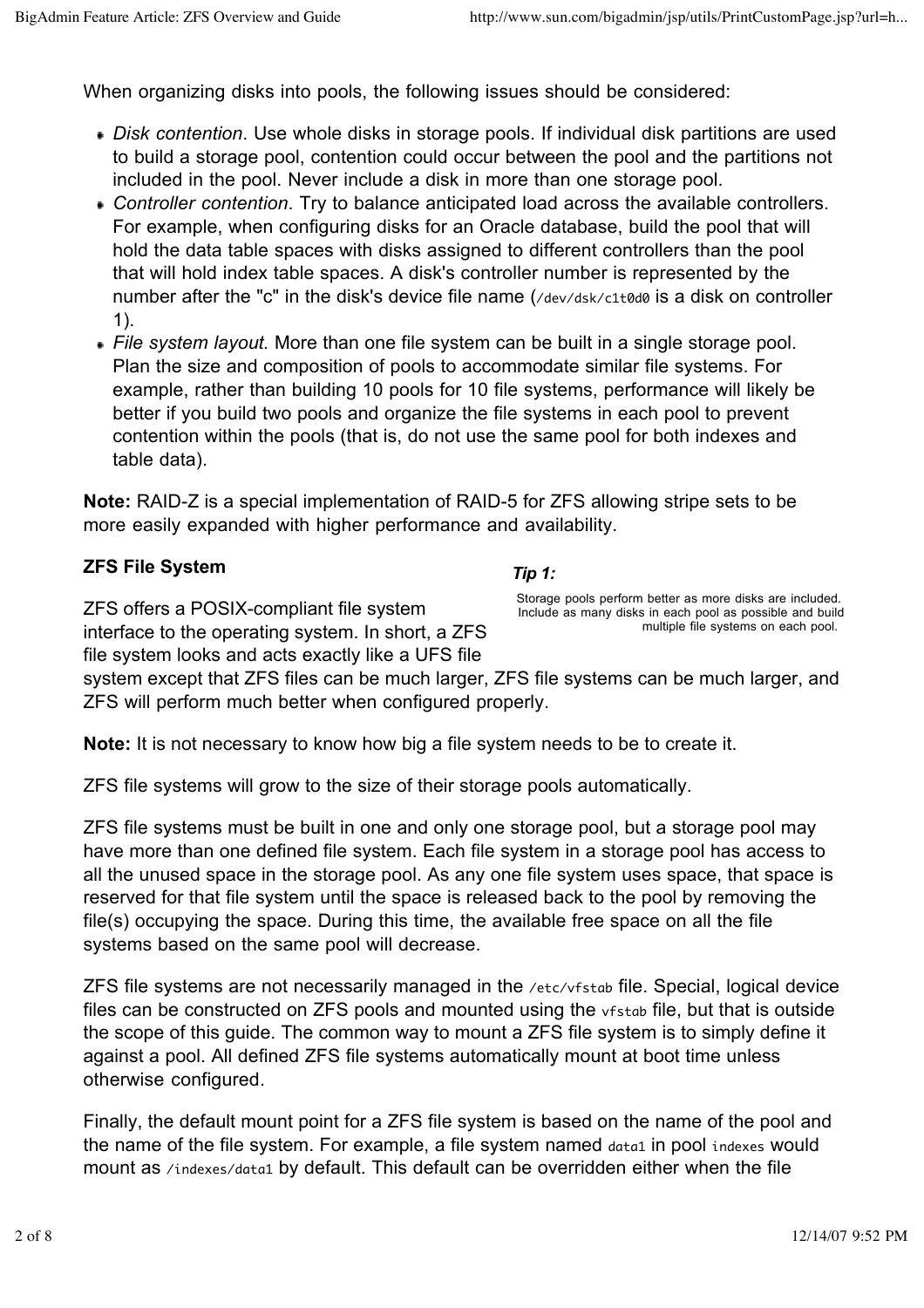system is created or later if desired.

### **Command-Line Interface**

The command-line interface consists primarily of the zfs and zpool commands.. Using these commands, all the storage devices in any system can be configured and made available. A graphical interface is available through the Sun Management Center. Please see the SMC documentation at docs.sun.com for more information.

For example, assume that a new server named proddb.mydomain.com is being configured for use as a database server. Tables and indexes must be on separate disks but the disks must be configured for highly available service resulting in the maximum possible usable space. On a traditional system, at least two arrays would be configured on separate storage controllers, made available to the server by means of hardware RAID or logical volume management (such as Solaris Volume Manager) and UFS file systems built on the device files offered from the RAID or logical volume manager. This section describes how this same task would be done with ZFS.

# **Planning for ZFS**

The following steps must be performed prior to configuring ZFS on a new system. All commands must be issued by root or by a user with root authority:

*Tip 2:*

Use the format command to determine the list of available devices and to address configuration problems with those devices.

Determine which devices are available to the local system.

Before configuring ZFS, it is important to be certain what disks are available to the system.

Ensure that these devices are properly configured in the operating system.

Different platforms and devices require different configuration steps before they can be reliably used with the Solaris OS. Consult the documentation with your storage devices and OS for more information.

Plan what pools and file systems will be necessary.

Review the expected use for the system and determine what pools will be necessary and what file systems will be in each pool. File systems can be migrated from pool to pool so this does not have to be precise; expect to experiment until the right balance is struck.

Determine which devices should be included in which pool.

Match the list of pools with the list of devices and account for disk and controller contention issues as well as any hardware RAID already applied to the available devices.

Additional planning information can be found at docs.sun.com.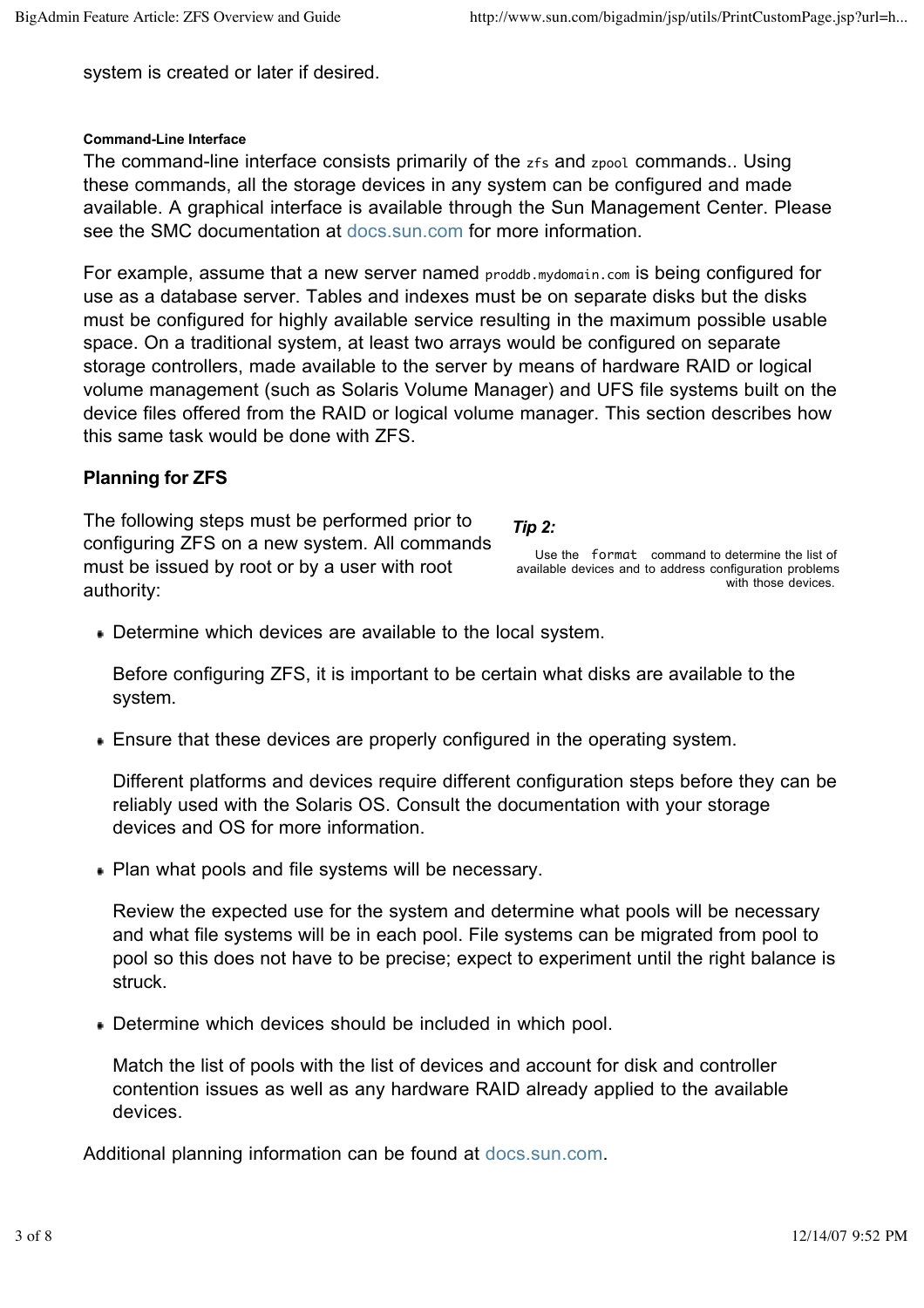In the running example, two bodies of JBOD ("just a bunch of disks" or non-RAID managed storage) are attached to the server. Though there is no reason to avoid hardware RAID systems when using ZFS, this example is clearer without hardware RAID systems. The following table lists the physical devices presented from attached storage.

| c2t0d0 c4t0d0 c3t0d0 c5t0d0 |  |
|-----------------------------|--|
| c2t1d0 c4t1d0 c3t1d0 c5t1d0 |  |
| c2t0d0 c4t2d0 c3t2d0 c5t2d0 |  |
| c2t1d0 c4t3d0 c3t3d0 c5t3d0 |  |

Based on the need to separate indexes from data, it is decided to use two pools named indexes and tables, respectively. In order to avoid controller contention, all the disks from controllers 2 and 4 will be in the indexes pool and those from controllers 3 and 5 will be in the tables pool. Both pools will be configured using RAID-Z for maximum usable capacity.

# **Creating a Storage Pool**

Storage pools are created with the zpool command. Please see the man page, zpool (1M), for information on all the command options. However, the following command syntax builds a new ZFS pool:

```
# zpool create <pool_name> [<configuration>] <device_files>
```
The command requires the user to supply a name for the new pool and the disk device file names without path ( $c#t#d#$  as opposed to /dev/dsk/ $c#t#d#$ ). In addition, if a configuration flag, such as mirror or raidz, is used, the list of devices will be configured using the requested configuration. Otherwise, all disks named are striped together with no parity or other highly available features.

*Tip 3:* Check out the -m option for defining a specific mount point or the -R option for redefining the relative root path for the default mount point.

Continuing the example, the zpool commands to build two RAID-Z storage pools of eight disks, each with minimum controller contention, would be as follows:

```
# zpool create indexes raidz c2t0d0 c2t1d0 c2t2d0 \
  c2t3d0 c4t0d0 c4t1d0 c4t2d0 c4t3d0
# zpool create tables raidz c3t0d0 c3t1d0 c3t2d0 \
  c3t3d0 c5t0d0 c5t1d0 c5t2d0 c5t3d0
```
The effect of these commands will be to create two pools named indexes and tables, respectively, each with RAID-Z striping and data redundancy. ZFS pool names can be named anything starting with a letter except the strings mirror, raidz, spare, or any string starting with  $c$  where  $\neq$  is any digit 0 through 9. ZFS pool names can include only letters, digits, dashes, underscores, or periods.

The pools are automatically brought online and mounted as ZFS file systems against /data1 and /data2, respectively.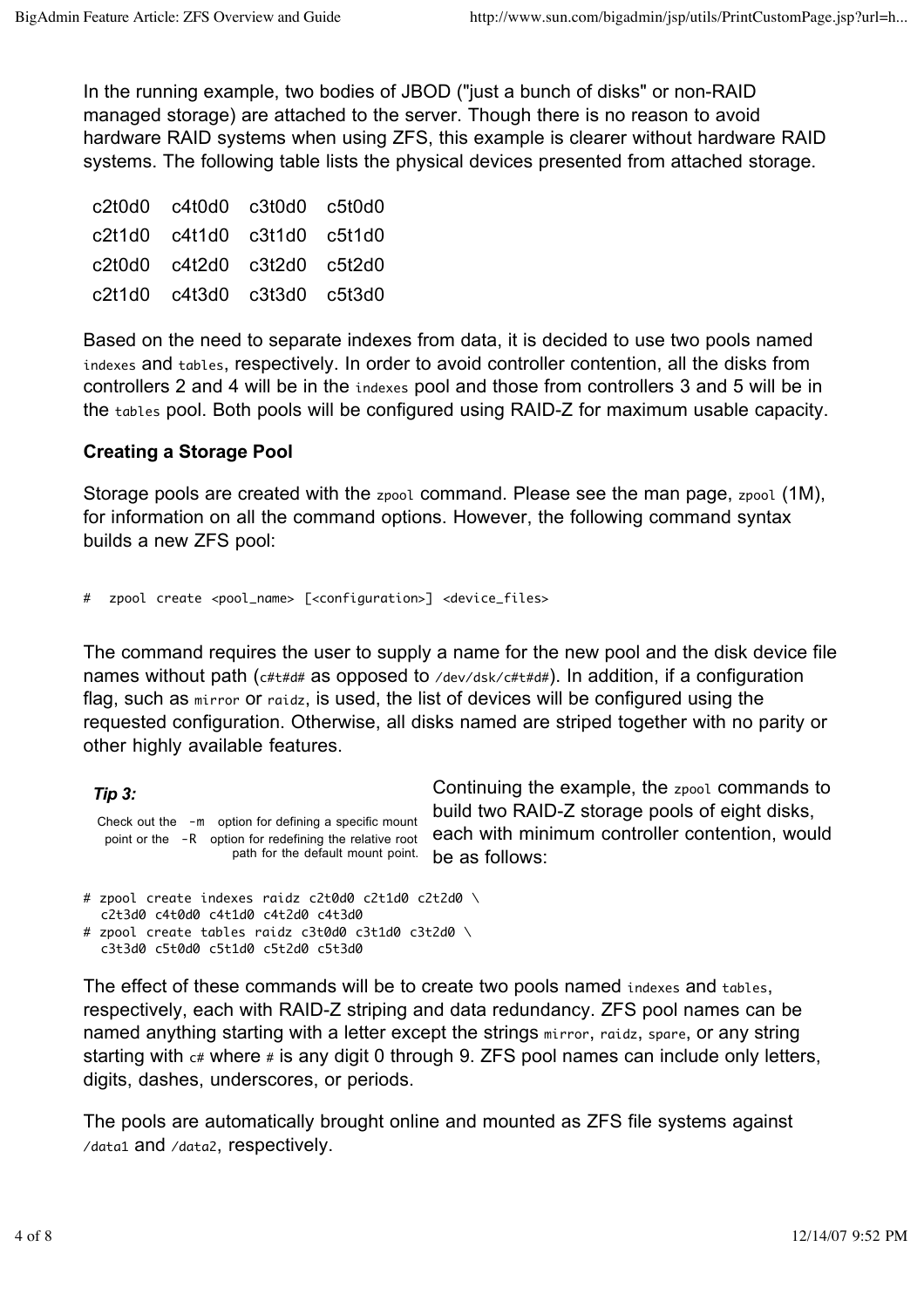# **Creating File Systems**

If the default file system that is created is not adequate to suit the needs of the system, additional file systems can be created using the zfs command. Please see the man page, zfs (1M), for detailed information on the command's options.

Suppose, in the running example, two databases were to be configured on the new storage and for management purposes, each database needed to have its own mount points in the indexes and tables pools. Use the zfs command to create the desired file systems as follows:

# zfs create indexes/db1 # zfs create indexes/db2 # zfs create tables/db1 # zfs create tables/db2

**Note:** Be careful when naming file systems. It is possible to reuse the same name for different file systems in different pools, which might be confusing.

The effect is to add a separate mount point for  $db1$  and  $db2$  under each of  $/$ indexes and /tables. In the mount output, something like the following would be shown:

/indexes on indexes read/write/setuid/devices/exec/atime/dev=2f90002 on Tue Oct 17 /tables on tables read/write/setuid/devices/exec/atime/dev=2f90002 on Tue Oct 17 09:37:39 2006  $/$ indexes/db1 on indexes/db1 read/write/setuid/devices/exec/atime/dev=2f90003 on Tue /indexes/db2 on indexes/db2 read/write/setuid/devices/exec/atime/dev=2f90003 on Tue /tables/db1 on tables/db1 read/write/setuid/devices/exec/atime/dev=2f90003 on Tue /tables/db2 on tables/db2 read/write/setuid/devices/exec/atime/dev=2f90003 on Tue

The space available to /indexes, /indexes/db1, and /indexes/db2 is all of the space defined in the indexes pool. Likewise, the space available to /tables, /tables/db1, and /tables/db2 is all of the space defined in the tables pool. The file systems  $db1$  and  $db2$  in each pool are mounted as separate file systems in order to provide distinct control and management interfaces for each defined file system.

### **Displaying Information**

Information on the pools and file systems can be displayed using the list commands for zpool and zfs. Other commands exist as well. Please read the man pages for zfs and zpool for the complete list.

| # zpool list                     |                             |                      |                       |                        |                                           |                                            |
|----------------------------------|-----------------------------|----------------------|-----------------------|------------------------|-------------------------------------------|--------------------------------------------|
| <b>NAME</b><br>indexes<br>tables | <b>SIZE</b><br>240M<br>240M | USED<br>110K<br>110K | AVAIL<br>240M<br>240M | <b>CAP</b><br>0%<br>0% | <b>HFAI TH</b><br>ONLINE<br><b>ONLINE</b> | <b>ALTROOT</b><br>$\overline{\phantom{0}}$ |
| # zfs list                       |                             |                      |                       |                        |                                           |                                            |
| <b>NAME</b>                      | USED                        | <b>AVAIL</b>         | <b>REFER</b>          | MOUNTPOINT             |                                           |                                            |

### *Tip 4:*

Check out the set options of the zfs command to manipulate the mount point and other properties of each file system.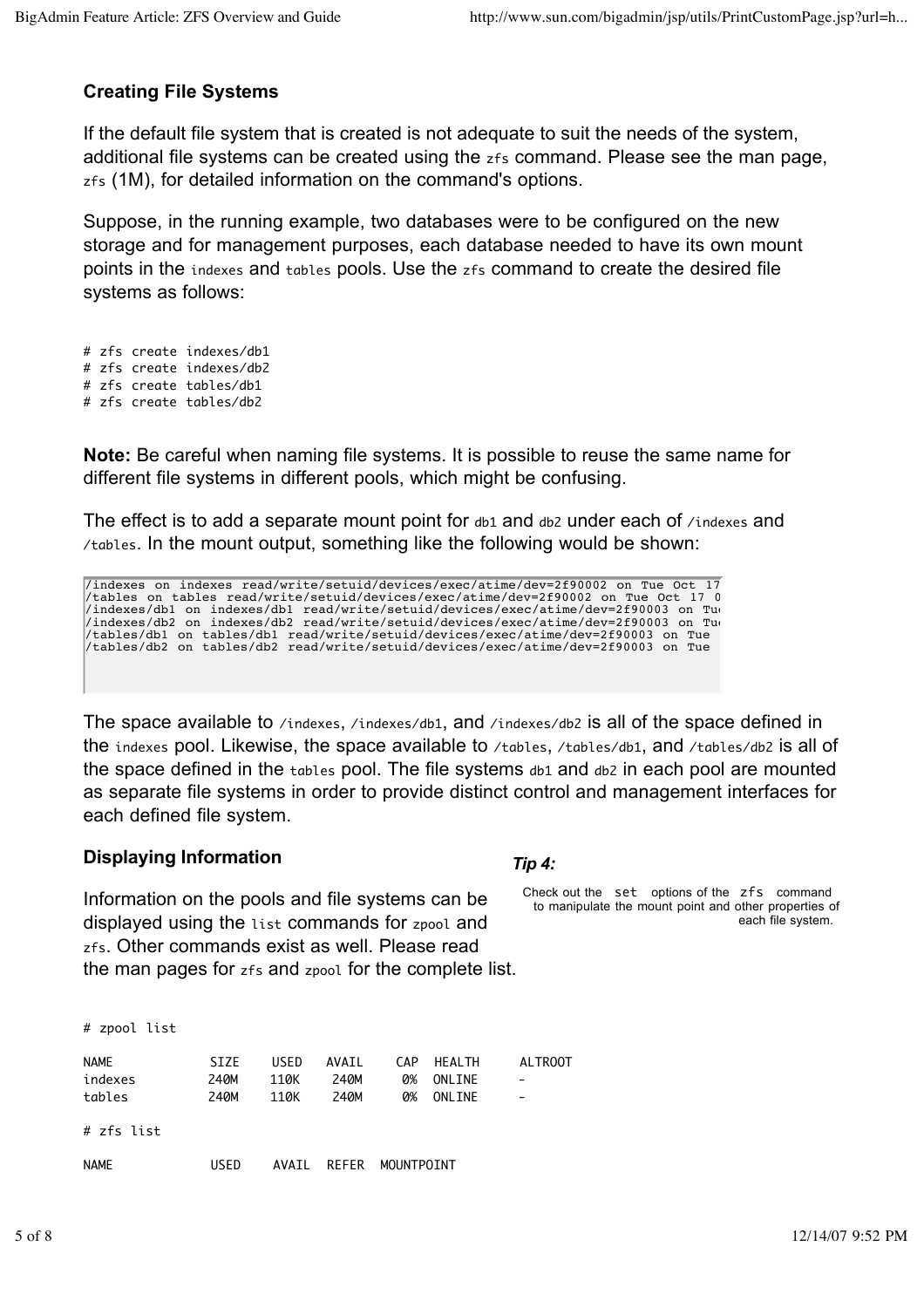| indexes     | 107K  | 208M  | 25.5K /indexes     |
|-------------|-------|-------|--------------------|
| indexes/db1 | 24.5K | 208M  | 24.5K /indexes/db1 |
| indexes/db2 | 24.5K | 208M  | 24.5K /indexes/db2 |
| tables      | 107K  | 208M  | 25.5K /tables      |
| tables/db1  | 24.5K | 208M  | 24.5K /indexes/db1 |
| tables/db2  | 24.5K | 20.8M | 24.5K /indexes/db2 |
|             |       |       |                    |

# **Monitoring**

Though a detailed discussion of monitoring is out of this document's scope, this overview would be incomplete without some mention of the ZFS built-in monitoring. As with management, the command to monitor the system is simple:

```
# zpool iostat <pool_name> <interval> <count>
```
This command works very much like the iostat command found in the operating system. If the pool name is not specified, the command reports on all defined pools. If no count is specified, the command reports until stopped. A separate command was needed as the iostat command in the operating system cannot see the true reads and writes performed by ZFS; it can see only those submitted to and requested from file systems.

The command output is as follows:

# zpool iostat test\_pool 5 10

|           |      | capacity |      | operations |      | bandwidth |  |
|-----------|------|----------|------|------------|------|-----------|--|
| pool      | used | avail    | read | write      | read | write     |  |
|           |      |          |      |            |      |           |  |
| test_pool | 80K  | 1.52G    | 0    | 7          | 0    | 153K      |  |
| test_pool | 80K  | 1.52G    | 0    | 0          | 0    | 0         |  |
| test_pool | 80K  | 1.52G    | 0    | 0          | 0    | 0         |  |
| test_pool | 80K  | 1.52G    | 0    | 0          | 0    | 0         |  |
| test_pool | 80K  | 1.52G    | 0    | 0          | 0    | 0         |  |
| test_pool | 80K  | 1.52G    | 0    | 0          | 0    | 0         |  |
| test_pool | 80K  | 1.52G    | 0    | 0          | 0    | 0         |  |
| test_pool | 80K  | 1.52G    | 0    | 0          | 0    | 0         |  |
| test_pool | 80K  | 1.52G    | 0    | 0          | 0    | 0         |  |
| test_pool | 80K  | 1.52G    | 0    | 0          | 0    | 0         |  |

Other commands can be used to contribute to an administrator's understanding of the status, performance, options, and configuration of running ZFS pools and file systems. Please read the man pages for zfs and zpool for more information.

# **Summary**

With just the two commands, zpool and zfs, the database server proddb.mydomain.com has four mounted file systems: two for indexes and two for tables. When the databases are created, the tables for db1 would go into files in /tables/db1 and the indexes for db1 would go into /indexes/db1. The locations for the second database, db2, would be /indexes/db2 and /tables/db2. Mount points under /indexes are based on distinctly different disks and controllers than those under /tables. Finally, using RAID-Z, one disk in each pool can fail before there is any data lost.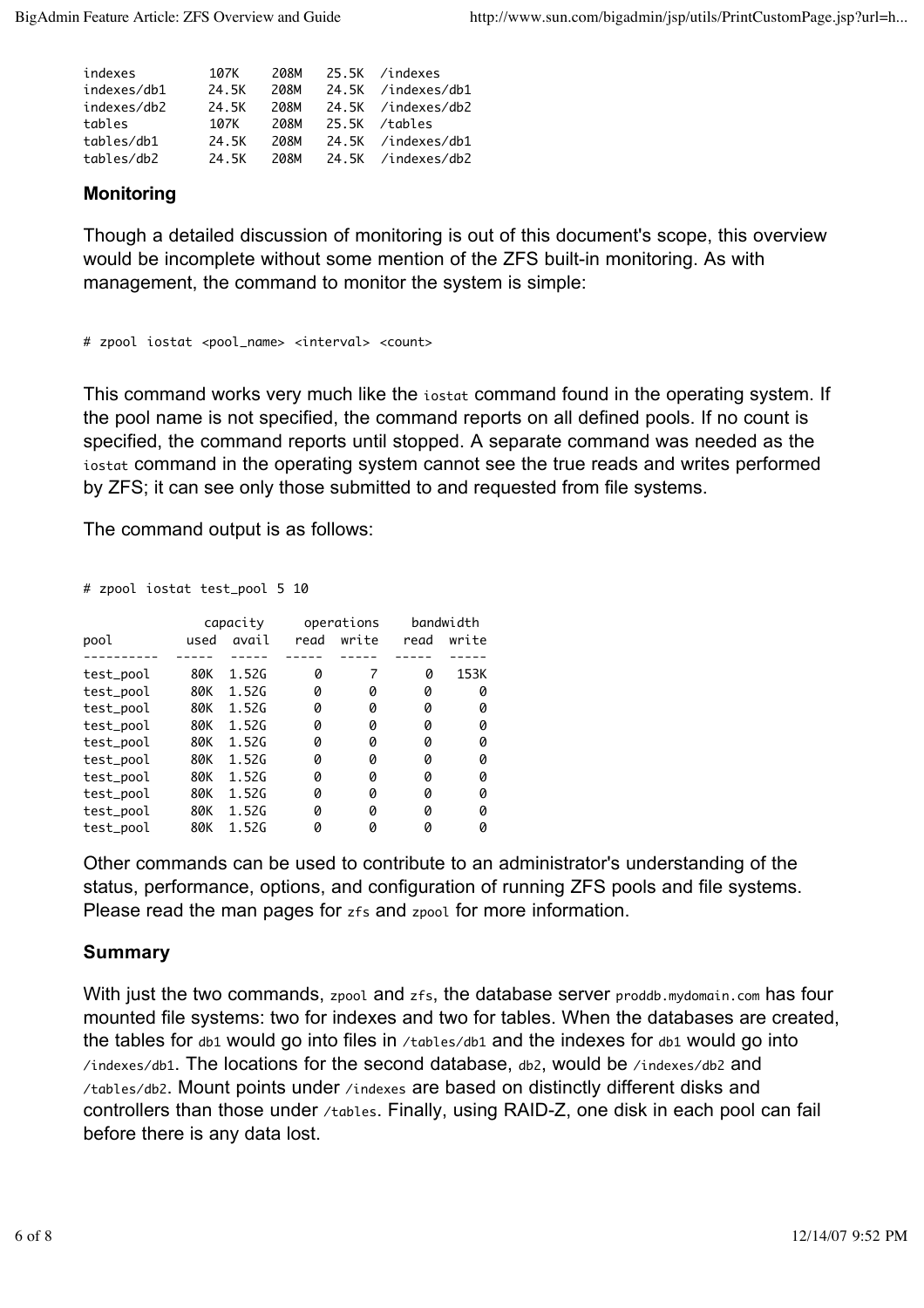Please note that there is no requirement in ZFS that disks be separated by controller, be stand-alone drives, be internal or external, be managed by hardware RAID controllers, or be attached using any particular technology. ZFS will manage any storage device that represents itself all or in part as a device file in the Solaris OS. The example is meant to provide context for the information in this guide; it does not provide a complete demonstration of ZFS capabilities.

#### **Sample Script**

Here is a sample script that can be cut and pasted to perform the running example. Be sure to change anything in the script shown in **bold** to suit the local requirements:

#!/bin/sh # This script must be run as root or as a user with appropriate # role-based access control (RBAC) privileges. ################################################################## # # Create pools # # Creating pools also creates mount points. If you do not need # more mount points than pools and the pool names are acceptable # for mount points, you need not do more than create the pools. # # Create as many pools as you want. Pools define the groups of # disks under management. All disks in a pool must be managed # in the same way (RAID-Z, mirrored, and so on), but each pool # may have a different raid level. Use pools in the same way # traditional RAID manager LUNs are used. # # Create first pool. Change the pool name (data1), the raid flag # (raidz), and the disk names (c#t#d#) to suite your local # requirements. Read the zpool man page to determine the available # options for the raid flag. zpool create data1 raidz c2t0d0 c2t1d0 c2t2d0 c2t3d0 c4t0d0 c4t1d0 c4t2d0 c4t3d0 # Create second pool. Change the pool name (data2), the raid flag # (raidz), and the disk names (c#t#d#) to suite your local # requirements. Read the zpool man page to determine the available # options for the raid flag. zpool create data2 raidz c3t0d0 c3t1d0 c3t2d0 c3t3d0 c5t0d0 c5t1d0 c5t2d0 c5t3d0 ################################################################## # # Create mounts # # Creating mounts may not be necessary as each pool forms a mount # by default. However, if you need more than one mount point per # pool, use the following commands to provide distinct mount # points based on the pools created above. All mount points have # access to the full amount of free space in the mount point's # designated pool. As any one mount point uses space, available # space for all mount points decreases. # # Create the first mount point. The mount will be in the path # shown from root unless changed later. Be sure to change the # pool name (data1) to suit the pools created previously and the # file system name (fs1) to suit your local needs. Please see